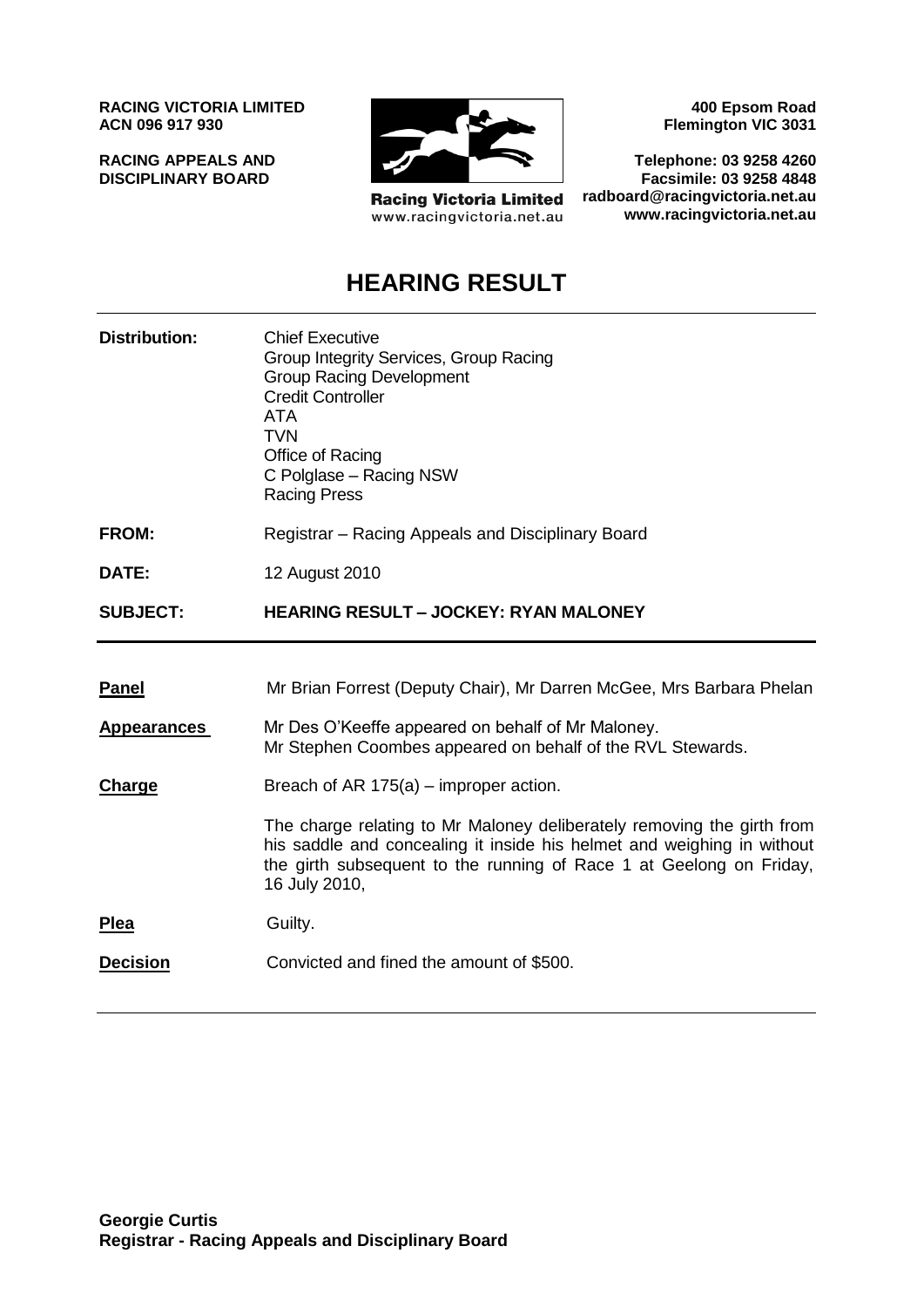# **TRANSCRIPT OF**

## **PROCEEDINGS**

## **RACING APPEALS AND DISCIPLINARY BOARD**

\_\_\_\_\_\_\_\_\_\_\_\_\_\_\_\_\_\_\_\_\_\_\_\_\_\_\_\_\_\_\_\_\_\_\_\_\_\_\_\_\_\_\_\_\_\_\_\_\_\_\_\_\_\_\_\_\_\_\_\_\_\_\_

**MR B. FORREST, Deputy Chairman MR D. McGEE MRS B. PHELAN**

### **EXTRACT OF PROCEEDINGS**

### **DECISION**

### **JOCKEY: RYAN MALONEY**

#### **MELBOURNE**

#### **THURSDAY, 12 AUGUST 2010**

MR S. COOMBES appeared on behalf of the RVL Stewards

MR D. O'KEEFFE appeared on behalf of Mr R. Maloney